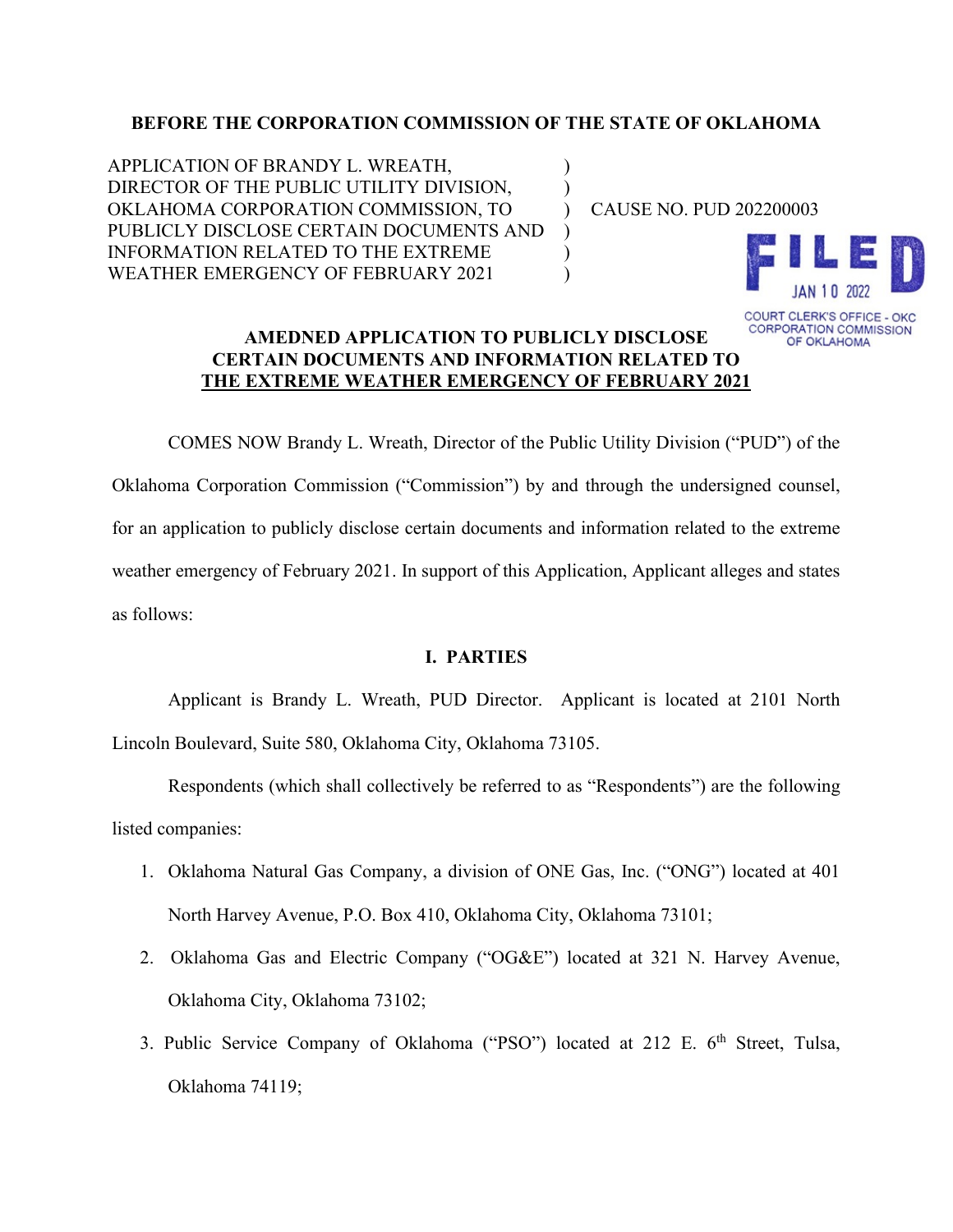- 4. CenterPoint Energy Resources Corp. d/b/a CenterPoint Energy Oklahoma Gas Company ("CenterPoint") located at 1400 Centerview Drive, Suite 100, Little Rock, Arkansas 72210;
- 5. Summit Utilities, Inc. ("Summit")<sup>[1](#page-1-0)</sup> located at 10825 E. Geddes Avenue, Ste. 410, Centennial, Colorado 80112;
- 6. Arkansas Oklahoma Gas Corporation ("AOG") located at 115 North Twelfth Street, Fort Smith, Arkansas 72901;
- 7. Empire District Electric Company ("Liberty-Empire") located at 602 S. Joplin Ave., Joplin, Missouri 64818;
- 8. Ft. Cobb Fuel Authority, LLC ("Ft. Cobb") located at P.O. Box 183, 121 Eakly Campus Road, Eakly, Oklahoma 73033;
- 9. Panhandle Natural Gas, Inc. ("Panhandle") located at HC 3 Box 113, Beaver, Oklahoma 73932; and
- 10. Canadian Valley Electric Cooperative, Inc. ("CVEC") located at 11277 North Highway 99, Seminole, Oklahoma 74868.

## **II. ALLEGATIONS OF FACT**

1. The Oklahoma Legislature established that, "The Commission shall have general supervision over all public utilities, with power to fix and establish rates and to prescribe and promulgate rules, requirements, and regulations, affecting their services, operation,

<span id="page-1-0"></span><sup>&</sup>lt;sup>1</sup> Pursuant to an Asset Purchase Agreement, dated as of April 29, 2021, by and between CenterPoint Energy Resources Corp. d/b/a CenterPoint Energy Oklahoma Gas Company ("CenterPoint") and Southern Col. Midco, LLC ("Buyer", a Delaware limited liability company and an affiliate of Summit Utilities, Inc. (together with Buyer, "Summit), CenterPoint has agreed to sell and Summit has agreed to purchase substantially all of the assets of CenterPoint.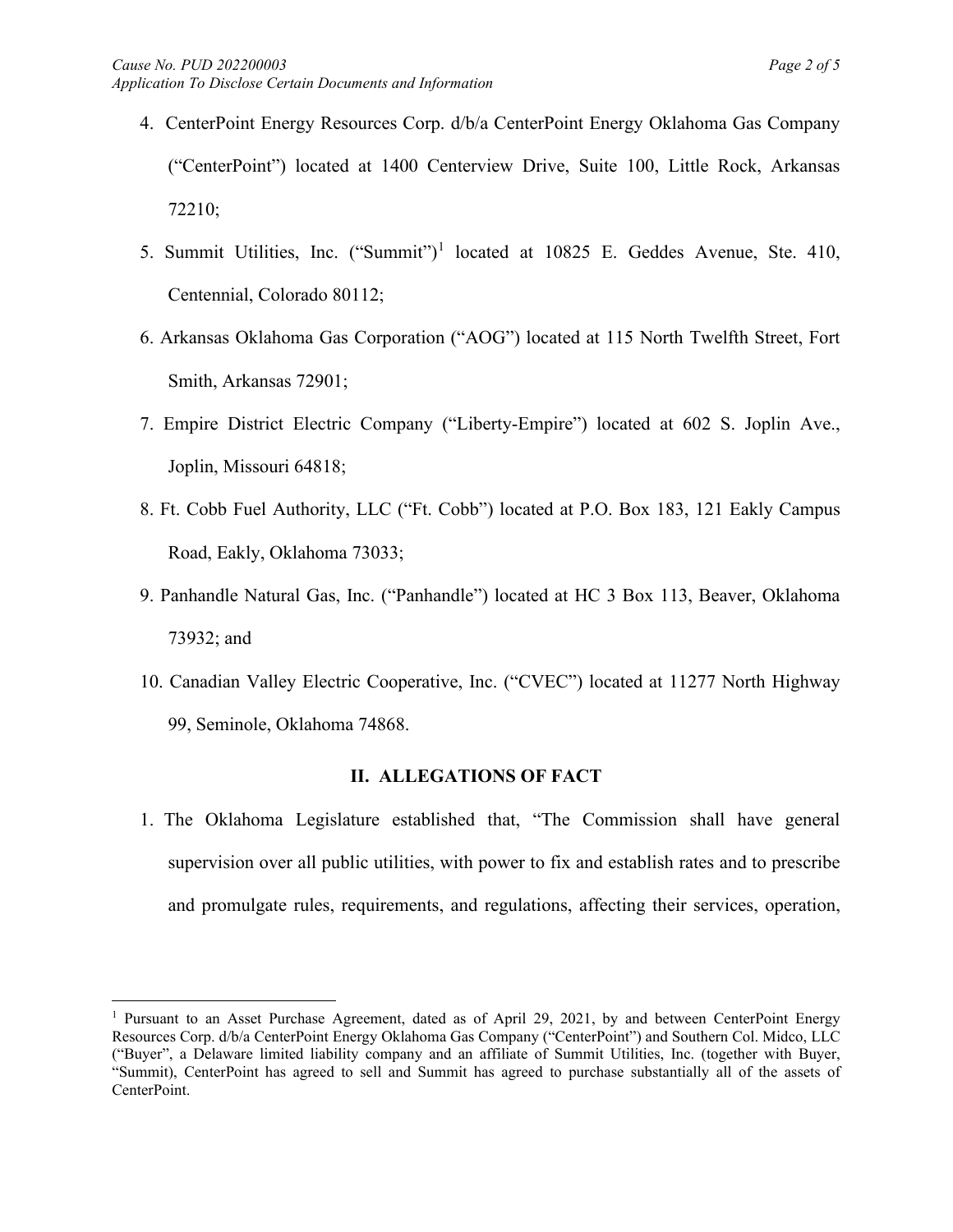and the management and conduct of their business; shall inquire into the management of the business thereof, and the method in which same is conducted." 17 O.S.  $\S$  152(A).

- 2. Respondents are public utilities as defined by 17 O.S. § 151, and are therefore under the Commission's general supervision.
- 3. In February 2021, a historic winter storm swept into Oklahoma and surrounding states, impacting the supply, market pricing and demand for natural gas throughout Respondents' Oklahoma service territories ("February 2021 Weather Emergency"). During this time, Oklahoma Governor J. Kevin Stitt declared a state-wide emergency (Executive Order 2021-06) due to "[e]xtreme freezing temperatures and severe winter weather including snow, freezing rain, and wind beginning February 7, 2021, and continuing." The Governor stated that the emergency "threatens the public's peace, health, and safety."
- 4. The Commission subsequently issued two emergency orders related to the February 2021 Weather Emergency to address issues including the limited supply of natural gas, the prioritization of electric and gas service for public health, welfare, safety and security, and the need for conservation efforts.
- 5. During the February 2021 Weather Emergency, an extraordinary spike in demand occurred that seriously threatened Respondents' ability to obtain the natural gas required to serve its customers.
- 6. As a result of this weather emergency, Respondents incurred extraordinary costs in providing critical utility services across Oklahoma.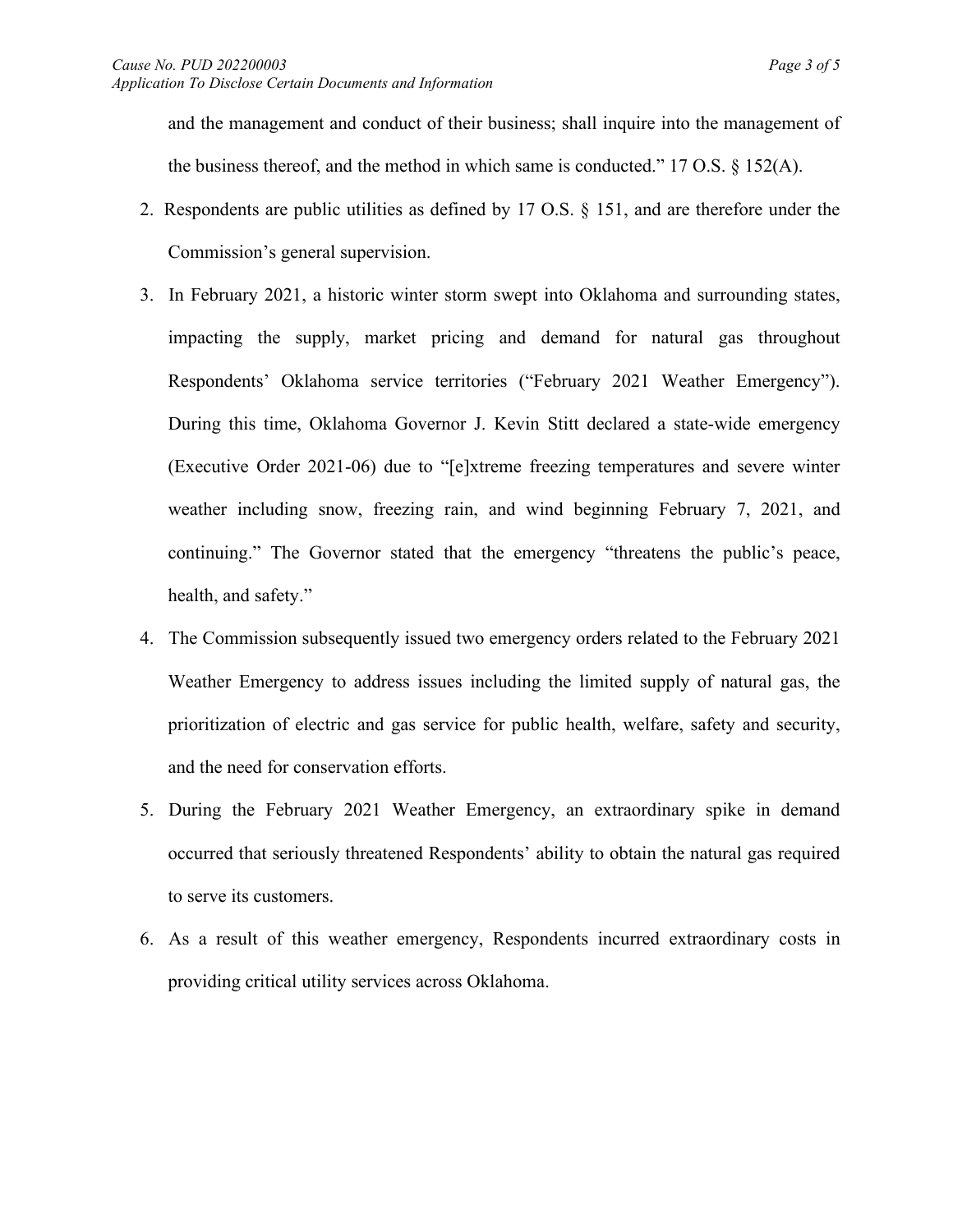- 7. Applicant's position is that each Respondent should make public the following information from and including February 7, 2021, through February 21, 2021, related to the weather emergency:
	- The total amount each Respondents paid to each provider for:
		- o The natural gas commodity
		- o Transportation services
		- o Transmission services
		- o Storage related expenses
		- o Purchased Power
		- o Other related expenses by type and provider
	- Any penalties related to each category above should be listed out separately by provider and penalty type.

If each Respondent is of the belief that there are barriers, including any legal prohibitions, that would prevent them from immediately filing the information, each Respondent should be required to provide the specific reasons.

- 8. Providing the above-described information in this Cause allows the general public to view summary information for this historic weather emergency on the Commission's website in one, easily-accessible repository and in a uniform format. The information being sought in this Cause is not anticipated to give an unfair competitive advantage to providers of these services as this weather emergency has been considered an anomaly and should not negatively impact any future requests for competitive bids.
- 9. Information should be filed in a format as ordered by the Commission in this Cause.
- 10. As an additional service to the general public, and to provide another option by which the public may easily view the information, the PUD with the Commission's website team can post a compilation of the filed information.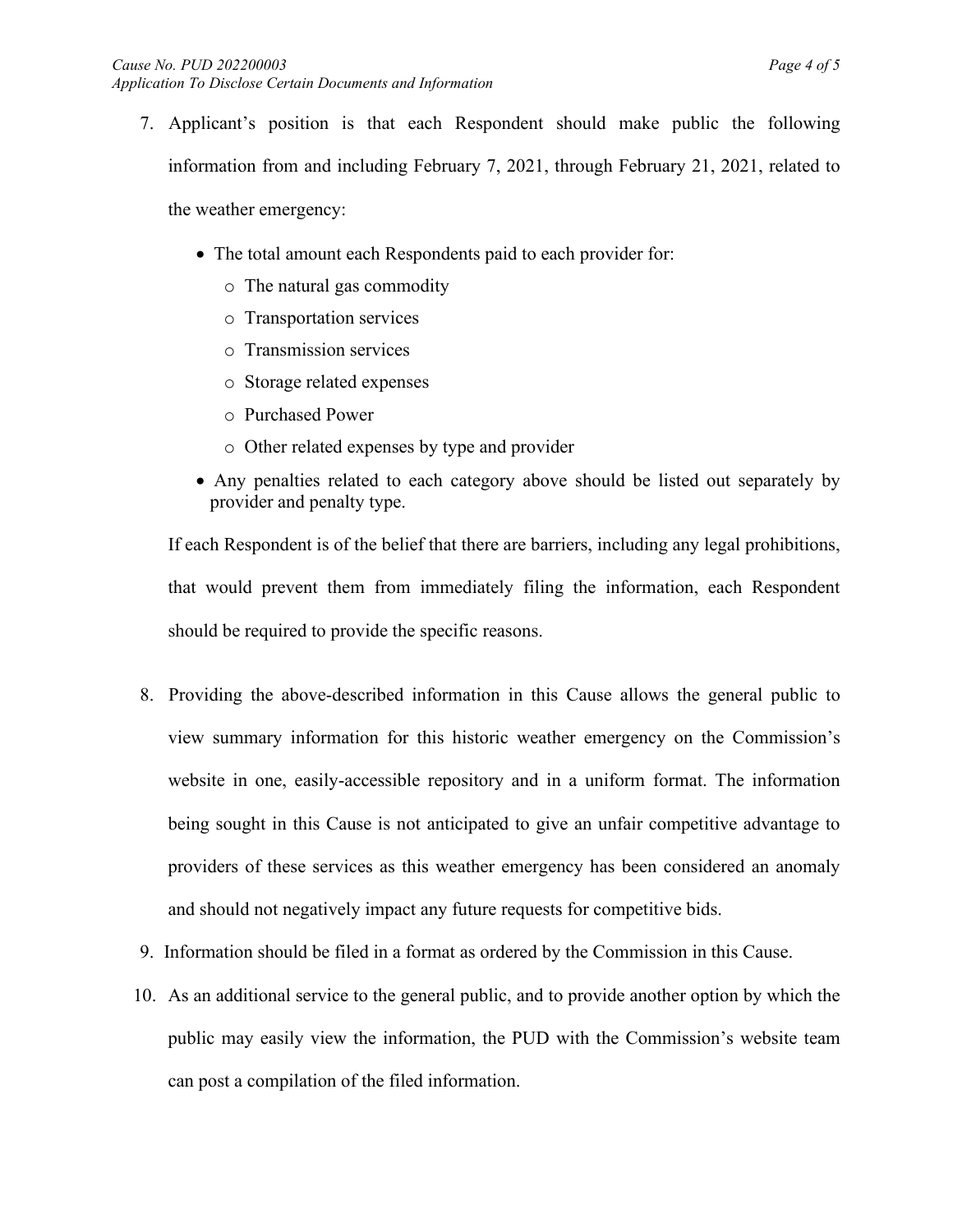## **III. LEGAL AUTHORITY**

The Commission has jurisdiction pursuant to Article IX, Sections 18 and 19 of the Oklahoma Constitution, and 17 O.S. §§ 151 *et seq.*

# **IV. RELIEF SOUGHT**

**WHEREFORE**, Applicant respectfully requests the Commission order each Respondent to provide the information, as delineated in paragraph 7 above, designate any required format for the filing, and grant any other relief the Commission deems appropriate and just, whether specifically prayed for or not.

Respectfully submitted,

s/ Michael L. Velez

Michael L. Velez, OBA # 19963 Oklahoma Corporation Commission Deputy General Counsel Public Utility Division Judicial and Legislative Services Division P.O. Box 52000 Oklahoma City, Oklahoma 73152-2000 Telephone: (405) 522-5930 Facsimile: (405) 521-4150 [Michael.Velez@occ.ok.gov](mailto:Michael.Velez@occ.ok.gov)

*Attorney for Applicant Brandy L. Wreath, Director, Public Utility Division, Oklahoma Corporation Commission*